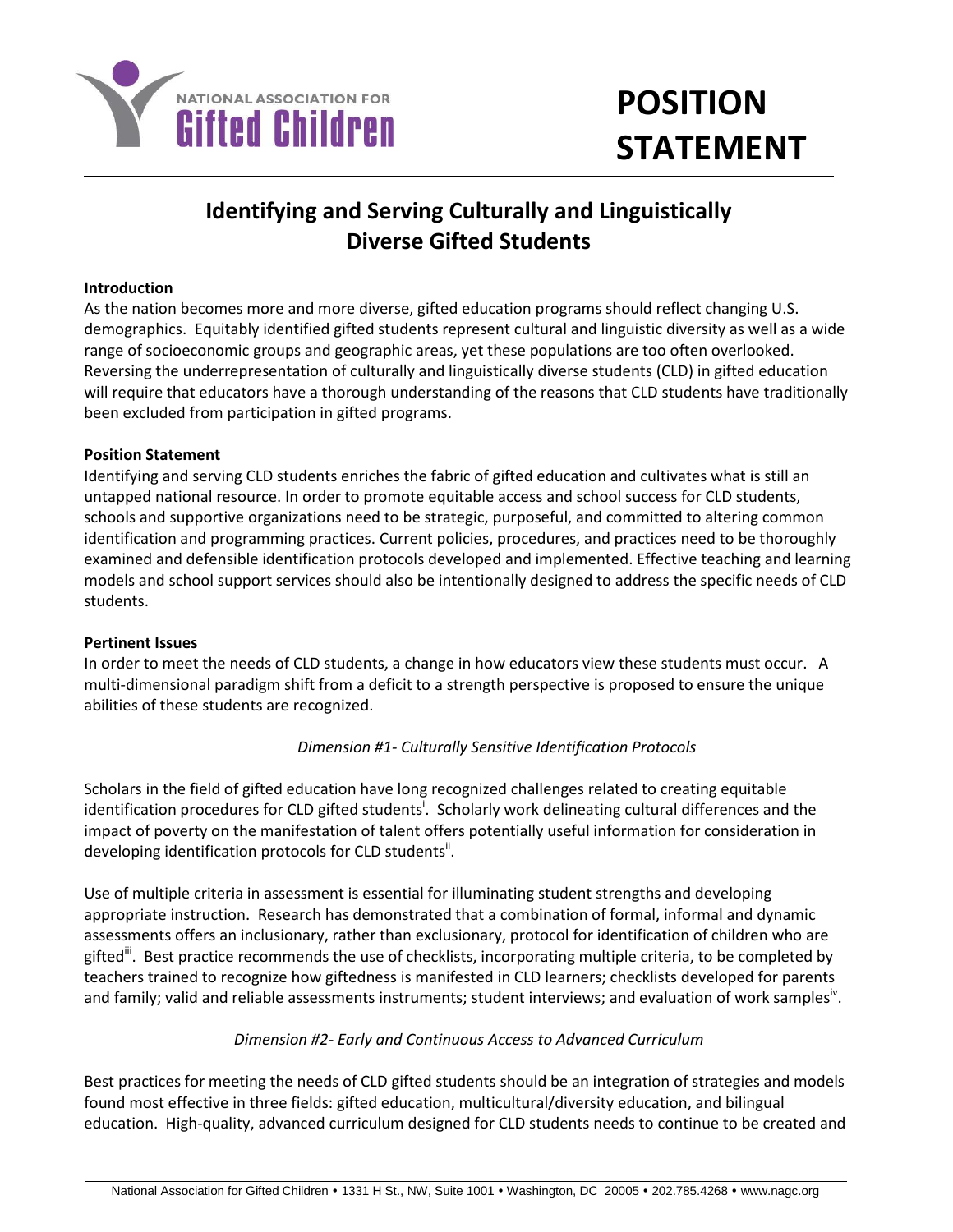evaluated. Providing students, who might otherwise be overlooked, an opportunity to demonstrate that they can respond to advanced curriculum is also recommended prior to the formal identification process.

Equitable programming for secondary CLD gifted learners includes access to Advanced Placement courses, International Baccalaureate programs, and dual enrollment, among others. Such options can be provided only in environments free from single-criteria admissions, discriminatory counseling, and narrow recruitment.

#### *Dimension #3- Essential Supports for CLD Gifted Students*

Attending to social and emotional development is also critical to the success of CLD populations. These students are often less likely to remain in gifted programs without psychological support and appropriate programming.

Program supports may come in various forms. The establishment of cohort groups of students with shared cultural background has been found to have positive impact on retention, promoting a sense of belonging and support. Instituting gender- and culture-specific mentoring programs potentially enhances self-esteem and provides strong role models. School counselors may also facilitate small-group sessions to address concerns of CLD students.

#### *Dimension #4- Effective Home, Community, and School Connections*

Research linking the success of CLD gifted learners to positive family relationships and home environment provides examples of students excelling in school despite economic and social barriers<sup>v</sup>. Building relationships among home, school, and communities of CLD students requires active support for, and involvement of families in gifted education programs.

A positive view of home contexts can also help to improve home-school relationships. Advocacy training led by CLD parents, teachers, and other school personnel with dual expertise in diversity education and gifted education can lead to family-school-community support groups.

#### **Recommendations and Best Practices**

*Develop culturally sensitive identification protocols*

- NAGC recommends that states and school districts critically examine policies and practices related to identification to determine where and how diverse students are excluded from gifted programs.
- To capture a holistic profile of all students, multiple criteria should be the norm. Qualitative and quantitative information gathered from families, teachers, and students should be part of the evaluative process.
- All instruments used for screening and identification (e.g., checklists, referral forms, assessments) should be valid, reliable, and culturally and linguistically sensitive.

#### *Ensure early and continuous access to high- end curriculum*

- Teachers should provide CLD students with opportunities to be inspired and to demonstrate their giftedness. These opportunities should be provided early and continuously to ensure student success in gifted programs.
- Institutions of Higher Education and school districts should utilize the *National Gifted Education Standards for PreK-12 Professional Development* and *Using the Gifted Education Standards for University Teacher Preparation Programs* as guides for developing coursework and opportunities for professional development*.*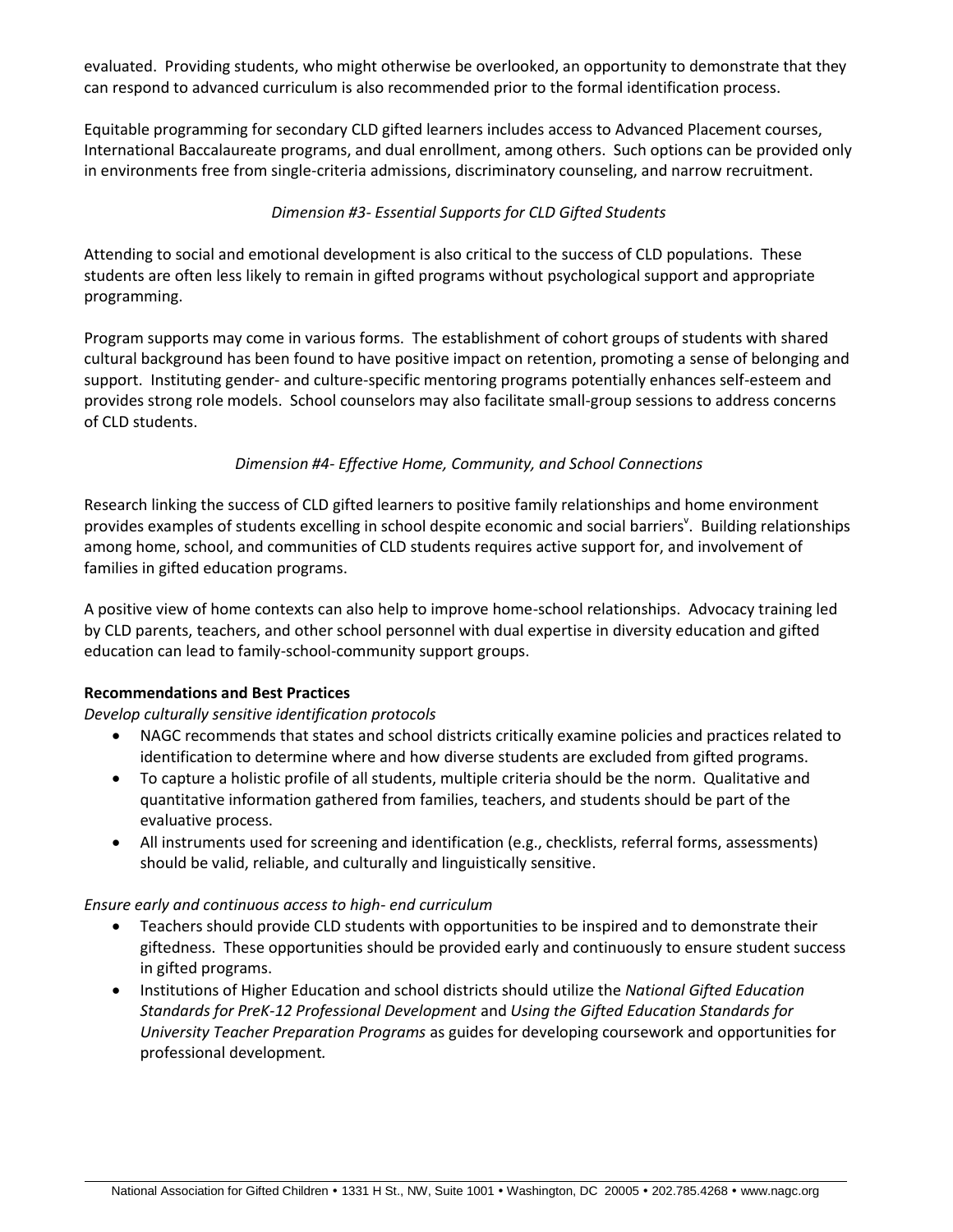#### *Provide Essential Supports for CLD gifted students*

 Schools should create support programs to help gifted students from diverse backgrounds develop strong academic identities, learn coping strategies for dealing with negative peer pressure and discriminatory practices, and gain resiliency for responding to challenging life circumstances. Supportive programs should include opportunities to have relationships with adults and college students from varied cultural groups across multiple domains.

# *Establish Effective Home, School and Community connections*

- School leadership and personnel should be proactive in building trusting, reciprocal relationships with diverse families and communities.
- School personnel should enlist the support of local businesses and civic and faith-based organizations as partners in identifying and educating CLD gifted children and youth.
- Schools are also encouraged to present information to faculty, staff, families and the community about cultural influences on giftedness and how giftedness may be manifested.
- CLD parent support groups can be formed to help families of CLD students bond with each other and help schools enrich curriculum with information about unique cultural values.

#### *Focus Research on Equity Issues*

- University, school district, private, and federal entities working in partnership should seek funding for research and demonstration projects related to equity issues.
- Where best practices are currently in place, funding should be secured to ensure continuation of programming with consideration toward replicating such programs.

#### **Summary**

As a matter of urgency, it is incumbent upon the field of gifted education to end with expediency the longstanding concern regarding the underrepresentation of CLD students in gifted programs. Policies, procedures, and practices require continued examination and defensible identification protocols need to be developed and implemented. Effective teaching and learning models, and school support services designed to address the specific needs of CLD students also need intentional consideration. Where best practices are currently in place, funding is needed to replicate and ensure successful continuation. Where underrepresentation persists, efforts must be continued to conceptualize, formalize, and implement effective strategies on behalf of CLD students. These students deserve nothing less.

*Approved November 2, 2011*



The National Association for Gifted Children (NAGC) is an organization of parents, teachers, educators, other professionals, and community leaders who unite to address the unique needs of children and youth with demonstrated gifts and talents as well as those children who may be able to develop their talent potential with appropriate educational experiences.

All position papers are approved by the NAGC Board of Directors and remain consistent with the organization's position that education in a democracy must respect the uniqueness of all individuals, the broad range of cultural diversity present in our society, and the similarities and differences in learning characteristics that can be found within any group of students. NAGC Position Papers can be found at www.nagc.org.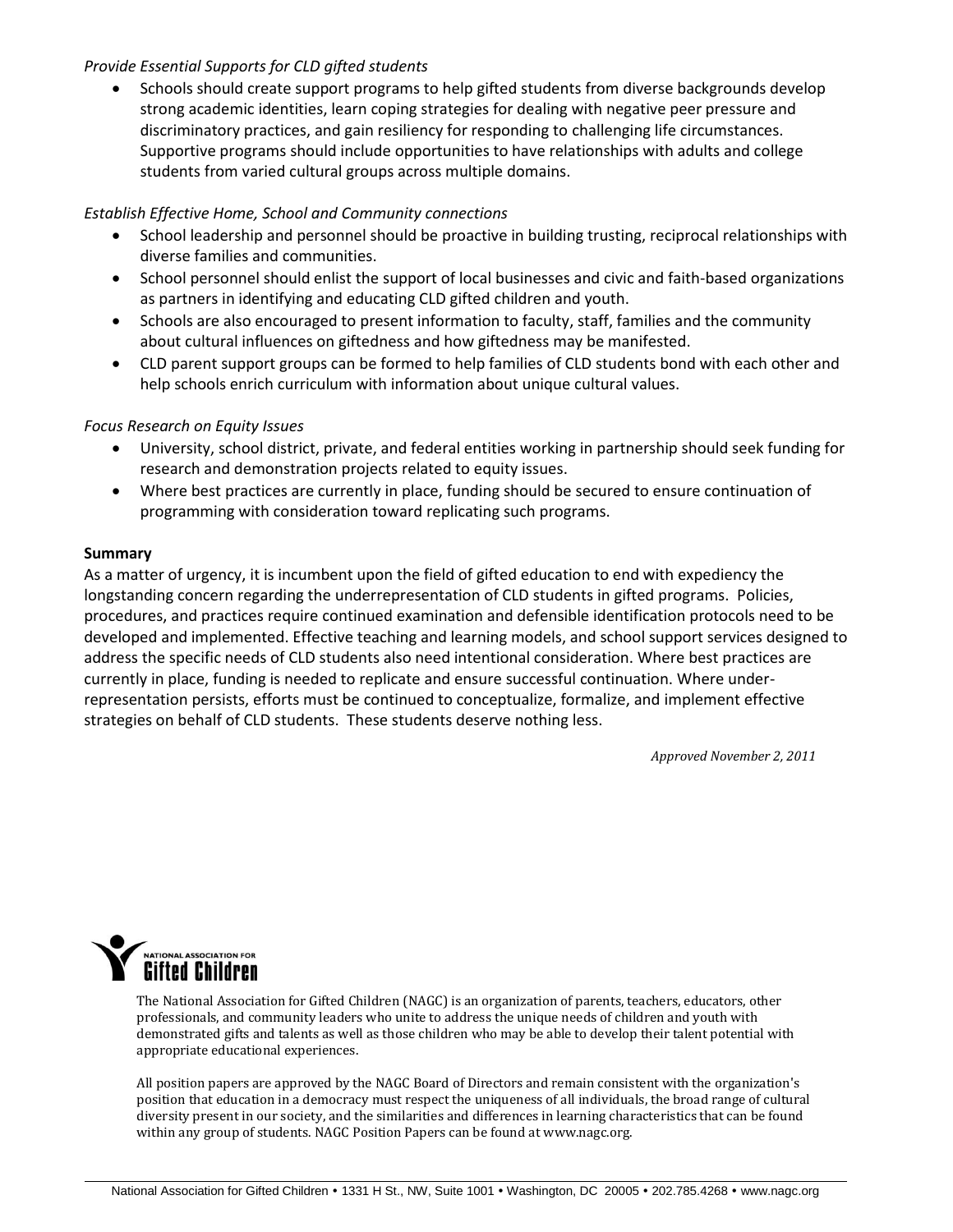#### **Citations**

 $\overline{a}$ 

i Boothe, D. & Stanley, J. C. (Eds.) (2004). *In the eyes of the beholder: Critical issues for diversity in gifted education.* Waco, TX: Prufrock Press.

This book looks at education of the gifted through the lens of several different cultures. It gives one a broader perception of how giftedness can be seen in different cultures although each is different. A section on the beliefs of and ideas of the core education community will stimulate much thought and provoke great discussion of the pros and cons of education for the gifted and the selection and development processes used with these students.

<sup>ii</sup> Baldwin, A.Y. (2004). Culturally diverse and underserved populations of gifted students. Thousand Oaks, CA: Corwin Press.

This book, part of the Essential Readings in Gifted Education series, contains twelve seminal articles from Gifted Child Quarterly. Each article addresses critical issues related to culturally and linguistically diverse gifted learners and sheds light on their unique needs as well as offer strategies for successful programming.

<sup>iii</sup> Ford, D.Y. (2010). Reversing Underachievement in Gifted Black Students, 2<sup>nd</sup> Ed. Waco, TX: Prufrock Press. This second edition of Ford's groundbreaking work addresses the two 'thorny issues' continuing to exist in education: underrepresentation of black students in gifted programs and underachievement of black students even when identified as gifted. This edition provides updated information on key social, familial, educational, and psychological factors that contribute to underachievement and underrepresentation. Underachievement and underrepresentation are placed squarely within the larger context of the achievement gap and deficit thinking.

<sup>iv</sup> Briggs, C. J., Reis, S. M., & Sullivan, E. E. (2008). A national view of promising programs and practices for culturally, linguistically, and ethnically diverse gifted and talented students. *Gifted Child Quarterly, 52*(2), pp.131-145.

This article shares the results from a qualitative study investigating methods to increase successful participation of culturally and linguistically diverse (CLD) students in gifted programs across the nation. Five categories are identified as contributors to successful identification and participation of CLD students in gifted programs. These categories are modified identification procedures, program support systems, curricular/instructional designs, building parent/home connections, and using program evaluation to highlight CLD students' success.

v Castellano, J.A. & Frazier, A.D. (2010). *Special populations in gifted education: Understanding our most able students from diverse backgrounds*. Waco, TX: National Association for Gifted Children/Prufrock Press. This book is divided into three sections. The first section is dedicated to specific subgroups of students. Contributing authors dispute conventional understanding of and champion the experience of gifted students who represent the diversity that exists in schools. The second section specifically advocates for English language learners, students who represent a unique challenge to our schools and gifted education in general. The final section addresses related issues and topics that must be considered when guiding special populations of gifted students.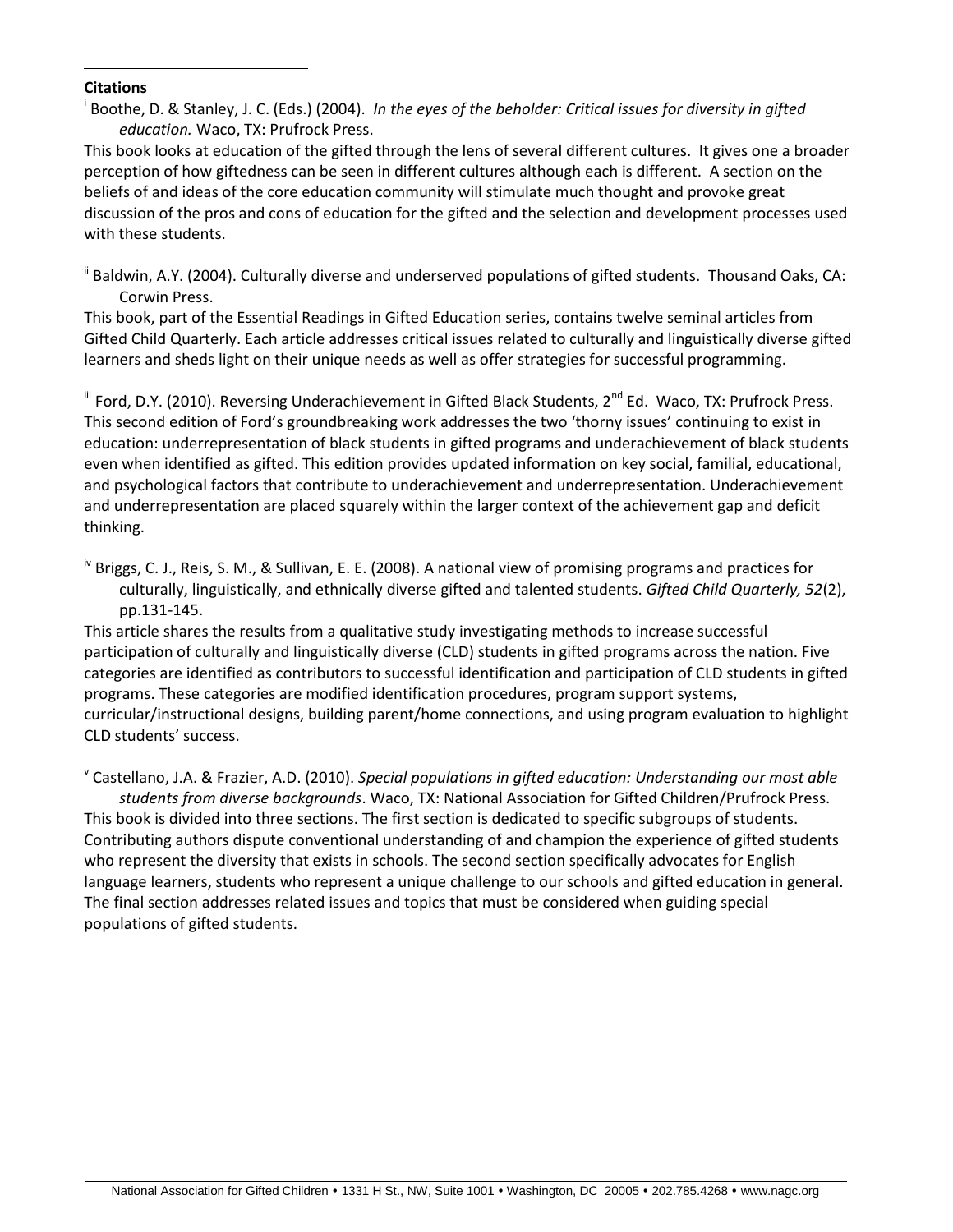#### **Other Recommended Readings**

 $\overline{a}$ 

Angelelli, C., Enright, K., & Valdés, G. (2002). Developing the talents and abilities of linguistically gifted bilingual students: Guidelines for developing curriculum at the high school level (RM02156). Storrs, CT: The National Research Center on the Gifted and Talented, University of Connecticut.

This monograph, written for school personnel working with bilingual students, provides suggestions for creating and implementing a high school curriculum focusing on interpretation and translation. The curriculum builds on bilingual immigrant students' linguistic strengths and provides specific strategies and lesson plans for nurturing their talents.

Baldwin, A.Y. & Vialle, W. (Eds.) (1999). The many faces of giftedness: Lifting the masks. Belmont, CA: Wadsworth Press.

This text explores the many ways that giftedness has historically been overlooked because of an individual's culture, handicap, or language differences. This unique book looks at the similarities in issues related to gifted education from an international perspective. Views from authors from the United States, Australia and Ukraine provide a provocative look at giftedness across cultural groups.

Bianco, M. (2010) Strength-Based RTI: Conceptualizing a multi-tiered system for developing gifted potential, Theory into Practice, 49 (4), pp. 323 – 330.

This article explores a strength-based Response to Intervention (RTI) model for developing and identifying gifted potential. Bianco examines RTI's potential to meet the unique learning needs of gifted and talented students and discusses challenges teachers might face.

Coleman, M. R. & Coltrane Shah, S. (2004). Personnel Preparation: The Early Recognition and Cultivation of Potential, Using Science Talents and Abilities to Recognize Students. Washington, DC: Council of Exceptional Children.

This monograph reports the findings of a Javits grant research and demonstration program designed to recognize talent potential in underrepresented populations and enhance their academic programming through a literacy-based science program. Project U-STARS PLUS has been adopted in five states across the country and successfully improved gifted services for early elementary students from culturally and linguistically diverse backgrounds.

Davis, J.L. (2010). *Bright, Talented, & Black: A Guide for Families of African American gifted learners*. Scottsdale, AZ: Great Potential Press.

This empowering guidebook shares research based best practices and 'insider tips' with families to assist them with understanding the history and language of the field of gifted education, accessing services and guiding their gifted children to reach their full potential. Special features include; an advocate's vocabulary (empowering parents to 'walk the talk' of gifted education); success strategies employed by families of successful African American gifted students; and a discussion of challenges experienced by all gifted children, with specific attention to the challenges of being black and gifted in our nation's schools and communities today.

Ford, D.Y., Grantham, T. C., & Whiting, G. W. (2008). Culturally and linguistically diverse students in

gifted education: Recruitment and retention issues. *Exceptional Children*, 74, 289-306. In this article, the authors examine multiple factors that hinder the recruitment and retention of diverse students in gifted education. After a thorough review of the literature and discussion focusing on definitions, theories, referral issues, and deficit thinking, the authors offer recommendations for improving the representation of diverse students in gifted programs.